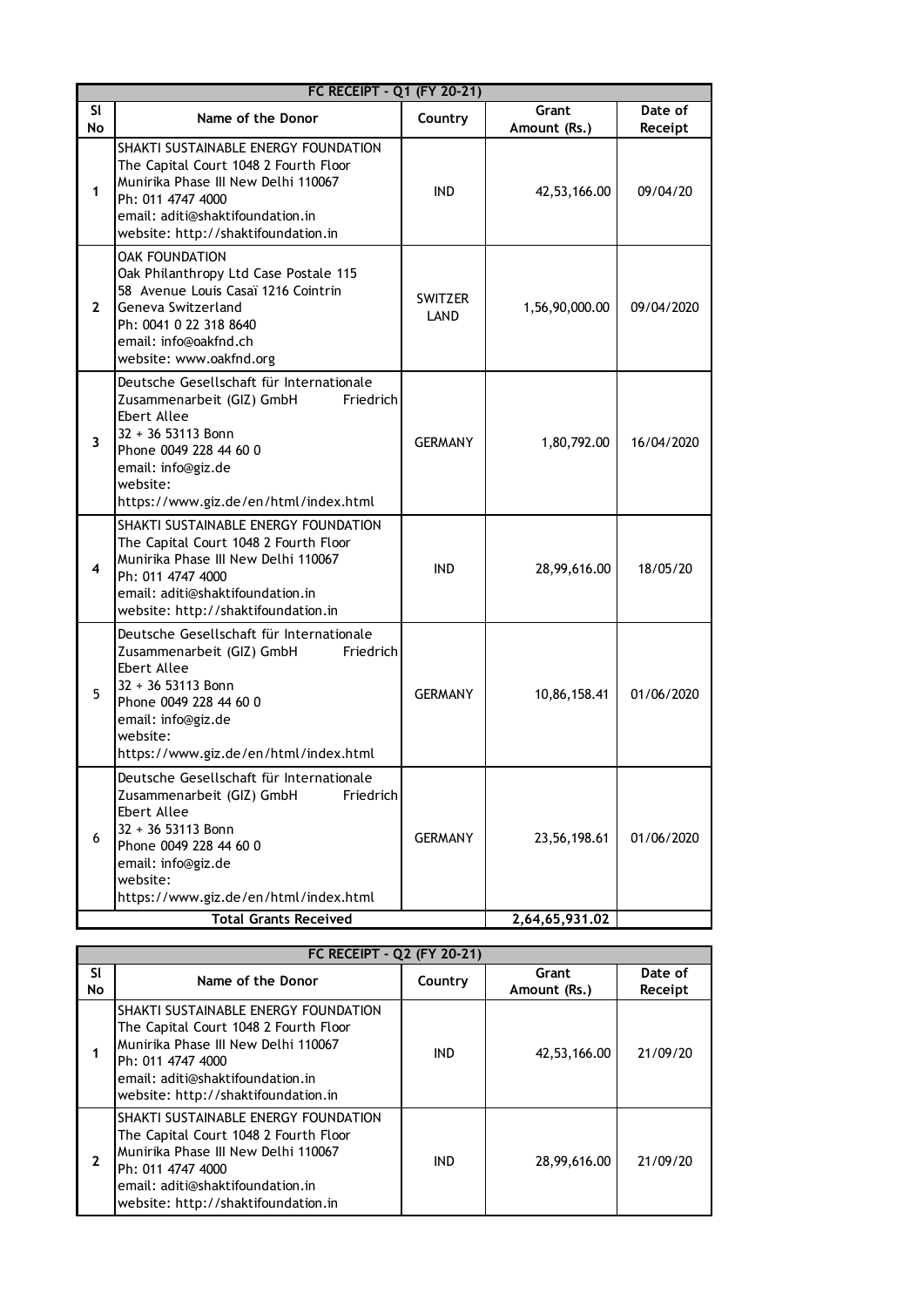|   | <b>Total Grants Received</b>                                                                                                                                                    |     | 6,72,68,906.00 |            |
|---|---------------------------------------------------------------------------------------------------------------------------------------------------------------------------------|-----|----------------|------------|
| 4 | CHILDREN'S INVESTMENT FUND FOUNDATION<br>7 Clifford Street<br>London, W1S 2FT<br>United Kingdom<br>Ph: +44 0 20 3740 6100<br>email: info@ciff.org<br>website: https://ciff.org/ | UK  | 48,66,180,00   | 30/09/2020 |
| 3 | CHILDREN'S INVESTMENT FUND FOUNDATION<br>7 Clifford Street<br>London, W1S 2FT<br>United Kingdom<br>Ph: +44 0 20 3740 6100<br>email: info@ciff.org<br>website: https://ciff.org/ | UK. | 5,52,49,944.00 | 30/09/2020 |

| FC RECEIPT - Q3 (FY 20-21) |                                                                                                                                                                                                                              |                |                       |                    |  |
|----------------------------|------------------------------------------------------------------------------------------------------------------------------------------------------------------------------------------------------------------------------|----------------|-----------------------|--------------------|--|
| <b>SI</b><br>No            | Name of the Donor                                                                                                                                                                                                            | Country        | Grant<br>Amount (Rs.) | Date of<br>Receipt |  |
| 1                          | Environmental Defense Fund<br>257 Park Avenue South<br>New York, NY 10010                                                                                                                                                    | <b>USA</b>     | 9,14,160.00           | 20/10/20           |  |
| $\mathbf{2}$               | JOHN AND CATHERINE T MACARTHUR<br><b>FOUNDATION</b><br>140 S Dearborn Street Chicago IL 60603 5285<br>Ph: 00312 726 8000<br>email: 4answers@macfound.org<br>website: https://www.macfound.org                                | <b>USA</b>     | 3,72,70,000.00        | 13/11/2020         |  |
| 3                          | Agence Française de Développement<br>5<br>rue Roland Barthes<br>75 598 PARIS CEDEX 12<br><b>FRANCE</b><br>website: https://www.afd.fr/en                                                                                     | France         | 68,60,100.00          | 13/11/2020         |  |
| 4                          | Deutsche Gesellschaft für Internationale<br>Zusammenarbeit (GIZ) GmbH<br>Friedrich<br>Ebert Allee<br>32 + 36 53113 Bonn<br>Phone 0049 228 44 60 0<br>email: info@giz.de<br>website:<br>https://www.giz.de/en/html/index.html | <b>GERMANY</b> | 11,87,524.52          | 18/11/2020         |  |
| 5                          | Deutsche Gesellschaft für Internationale<br>Zusammenarbeit (GIZ) GmbH<br>Friedrich<br>Ebert Allee<br>32 + 36 53113 Bonn<br>Phone 0049 228 44 60 0<br>email: info@giz.de<br>website:<br>https://www.giz.de/en/html/index.html | <b>GERMANY</b> | 2,21,000.00           | 24/11/2020         |  |
| 6                          | Deutsche Gesellschaft für Internationale<br>Zusammenarbeit (GIZ) GmbH<br>Friedrich<br>Ebert Allee<br>32 + 36 53113 Bonn<br>Phone 0049 228 44 60 0<br>email: info@giz.de<br>website:<br>https://www.giz.de/en/html/index.html | <b>GERMANY</b> | 2,77,465.00           | 11/12/2020         |  |